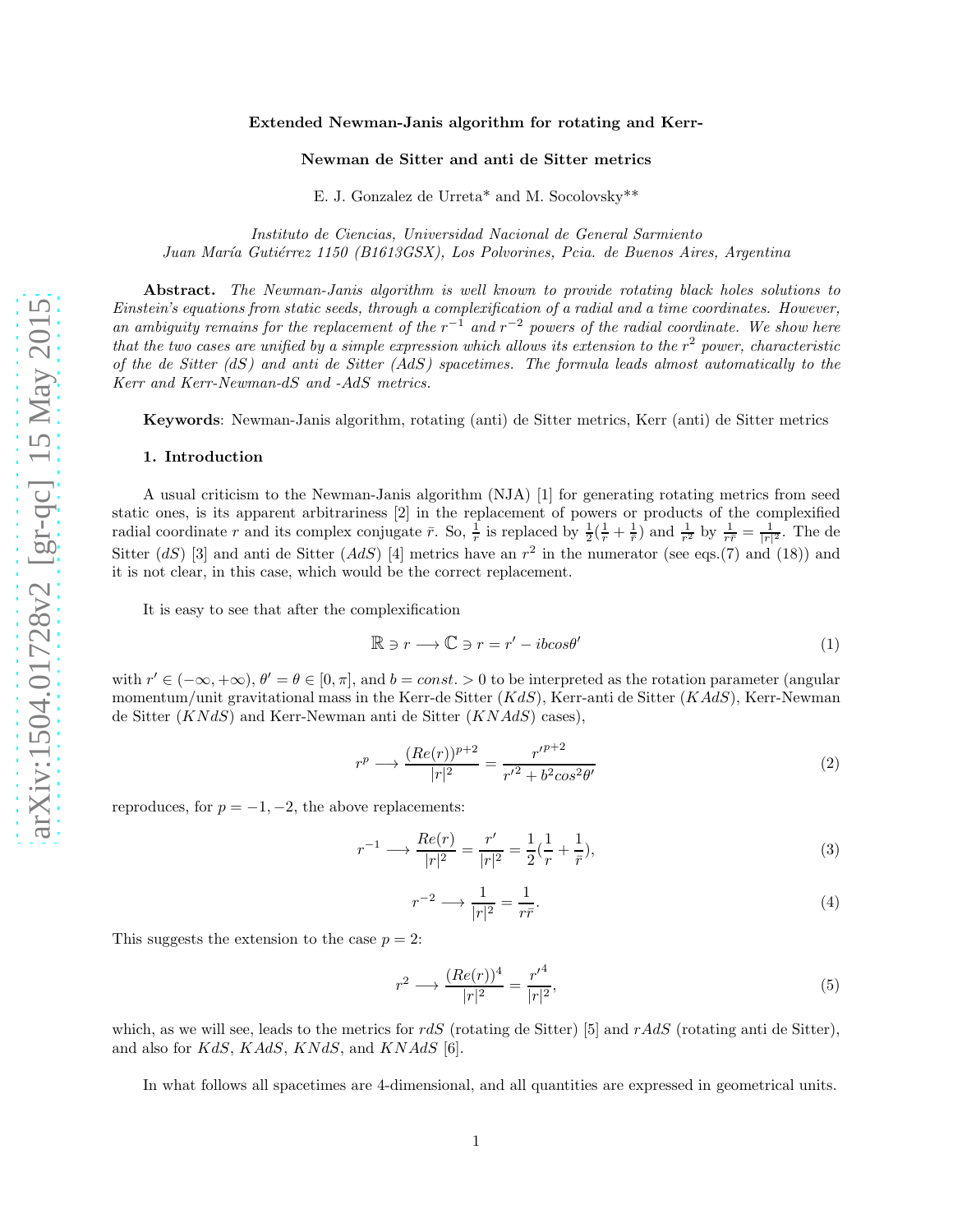## 2. Schwarzschild anti de Sitter metric  $(SAdS)$

The *SAdS* metric is given by

$$
ds_{SAdS}^2 = f_{SAdS}dt^2 - f_{SAdS}^{-1}dr^2 - r^2d\Omega_2^2
$$
\n(6)

with

$$
f_{SAdS} = 1 - \frac{2M}{r} + \frac{r^2}{a^2},\tag{7}
$$

where  $r > 0$ ,  $t \in (-\infty, +\infty)$ ,  $d\Omega_2^2 = d\theta^2 + \sin^2\theta d\varphi^2$ ,  $\varphi \in [0, 2\pi)$ , M is the mass of the Schwarzschild black hole and  $a$  is the curvature radius of the  $AdS$  space, corresponding to an atractive cosmological constant

$$
\Lambda_{AdS} = -\frac{3}{a^2}.\tag{8}
$$

 $f_{SAdS}(r)$  has no extrema for positive r, while

$$
f_{SAdS} \longrightarrow \begin{cases} +\infty, & r \to +\infty \\ -\infty, & r \to 0_+ \end{cases}
$$
.

Then, it has a unique zero which is the position of the horizon:

$$
r_h(M, a) = (Ma^2)^{1/3}((1 + \sqrt{1 + \frac{a^2}{27M^2}})^{1/3} + (1 - \sqrt{1 + \frac{a^2}{27M^2}})^{1/3}), \quad f_{SAdS}(r_h) = 0.
$$
 (9)

An expansion in  $\frac{M}{a}$  (typically  $\ll 1$ ) gives the deviation of  $r_h$  from the Schwarzschild value  $2M$ :

$$
r_h = 2M(1 - \sqrt{3}\frac{M}{a}) \to 2M \quad as \quad a \to +\infty. \tag{10}
$$

The surface gravity  $\kappa_{SAdS}$  at  $r_h$  can be obtained from the calculation of the 4-accelerations of static observers, or through the use of the Rindler approximation in the neighborhood of the horizon,  $r = r_h + \frac{\alpha}{r_h} \rho^2$  [7], with  $\alpha \in \mathbb{R}$ , and neglecting terms of  $O(\rho^4)$ ; the result is

$$
\kappa_{SAdS} = \frac{M}{r_h^2} + \frac{r_h}{a^2} \to \frac{1}{4M} = \kappa_S \quad as \quad a \to +\infty. \tag{11}
$$

With the choice  $\alpha = \frac{1}{2} \kappa_{SAdS} r_h$ , the time-radial part of the metric is the Rindler metric:

$$
ds_{SAdS}^2(\rho)|_{time-radius} = (\kappa_{SAdS}\rho)^2 dt^2 - d\rho^2. \tag{12}
$$

The Hawking temperature at  $r_h$  is given by

$$
T_h = \frac{\kappa_{SAdS}}{2\pi}.\tag{13}
$$

(For the global embedding Minkowskian spacetime (GEMS) approach to this calculation, see ref. [8].)

In Eddington-Finkelstein retarded coordinates  $(u, r, \theta, \varphi)$  [9], with

$$
dt = du + \frac{dr}{f_{SAdS}},\tag{14}
$$

 $u \in (-\infty, +\infty)$  and  $r, \theta, \varphi$  as before, the *SAdS* metric is

$$
ds_{SAdS}^2 = f_{SAdS}du^2 + 2dudr - r^2d\Omega_2^2.
$$
\n
$$
(15)
$$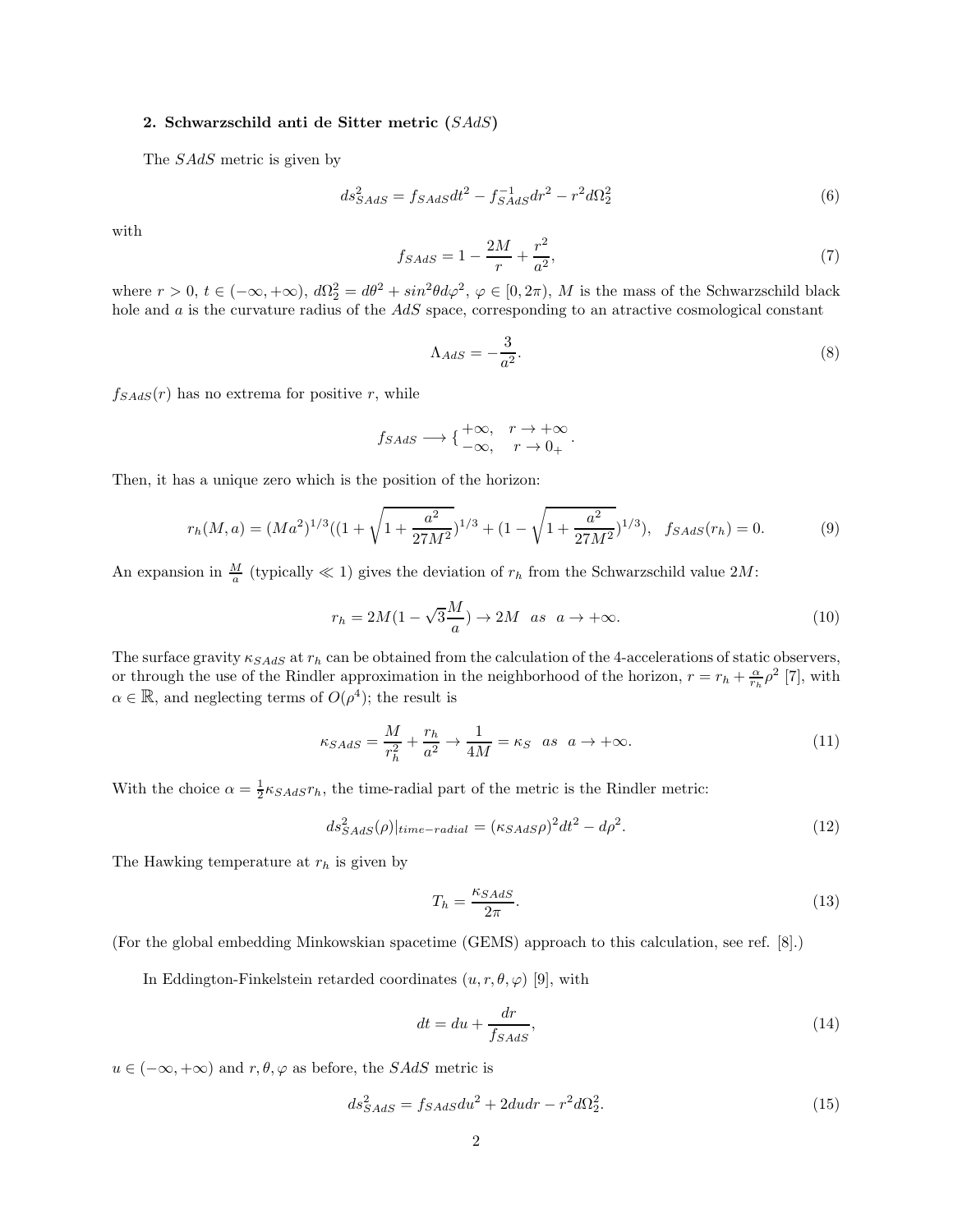The anti de Sitter metric is obtained setting  $M = 0$  i.e. with

$$
f_{AdS} = 1 + \frac{r^2}{a^2}.
$$
\n(16)

## 3. Schwarzschild de Sitter metric  $(SdS)$

The  $SdS$  metric is given by

$$
ds_{SdS}^2 = f_{SdS}dt^2 - f_{SdS}^{-1}dr^2 - r^2d\Omega_2^2
$$
\n(17)

with

$$
f_{SdS}(r) = 1 - \frac{2M}{r} - \frac{r^2}{a^2},\tag{18}
$$

where now  $a$  is the curvature radius of the  $dS$  space corresponding to a repulsive cosmological constant

$$
\Lambda_{dS} = +\frac{3}{a^2}.\tag{19}
$$

Depending on the relation between  $M$  and  $a$  the  $SdS$  metric has no horizon, one horizon, or two horizons. We shall discuss the latest case:  $r_-\colon$  black hole horizon, and  $r_+\colon$  cosmological horizon, which occur for

$$
\frac{M}{a} < \frac{1}{3\sqrt{3}} \Longleftrightarrow M\sqrt{\Lambda_{dS}} < \frac{1}{3}.\tag{20}
$$

 $r_{\pm}$  are given by the two positive real zeros of (18):

$$
r_{-} = \frac{2a}{\sqrt{3}} \cos(\varphi_0 + \frac{4\pi}{3}),
$$
\n(21)

$$
r_{+} = \frac{2a}{\sqrt{3}} \cos(\varphi_0),\tag{22}
$$

with

$$
\varphi_0 = \frac{1}{3} \arccos\left(\frac{-3\sqrt{3}M}{a}\right) \in \left(\frac{\pi}{6}, \frac{\pi}{3}\right). \tag{23}
$$

Clearly,  $r_{-} < r_{+}$ . At  $r_{0} = (Ma^{2})^{1/3}$ , with  $r_{-} < r_{0} < r_{+}$ ,  $f_{SdS}$  has a relative maximum

$$
f_{SdS}(r_0) = 1 - 3\left(\frac{M}{a}\right)^{2/3} > 0. \tag{24}
$$

(An absolute maximum is  $+\infty$ , but occurs for  $r \to 0_-\$ .)

The Rindler approximations outside but close to the black hole horizon:  $r = r_- + \frac{-\kappa_{SdS-}}{2}$  $\frac{s_{dS-}}{2} \rho^2 + O(\rho^4),$ and inside but close to the cosmological horizon  $r = r_+ + \frac{-\kappa_{SdS+}}{2} \rho^2 + O(\rho^4)$ , allow us to compute the surface gravities:

$$
\kappa_{SdS-} = -\frac{M}{r_{-}^{2}} + \frac{r_{-}}{a^{2}} < 0,\tag{25}
$$

$$
\kappa_{SdS+} = -\frac{M}{r_+^2} + \frac{r_+}{a^2} > 0,\tag{26}
$$

with

$$
ds_{SdS}^2(\rho)|_{time-radius} = (\kappa_{SdS\pm}\rho)^2 dt^2 - d\rho^2. \tag{27}
$$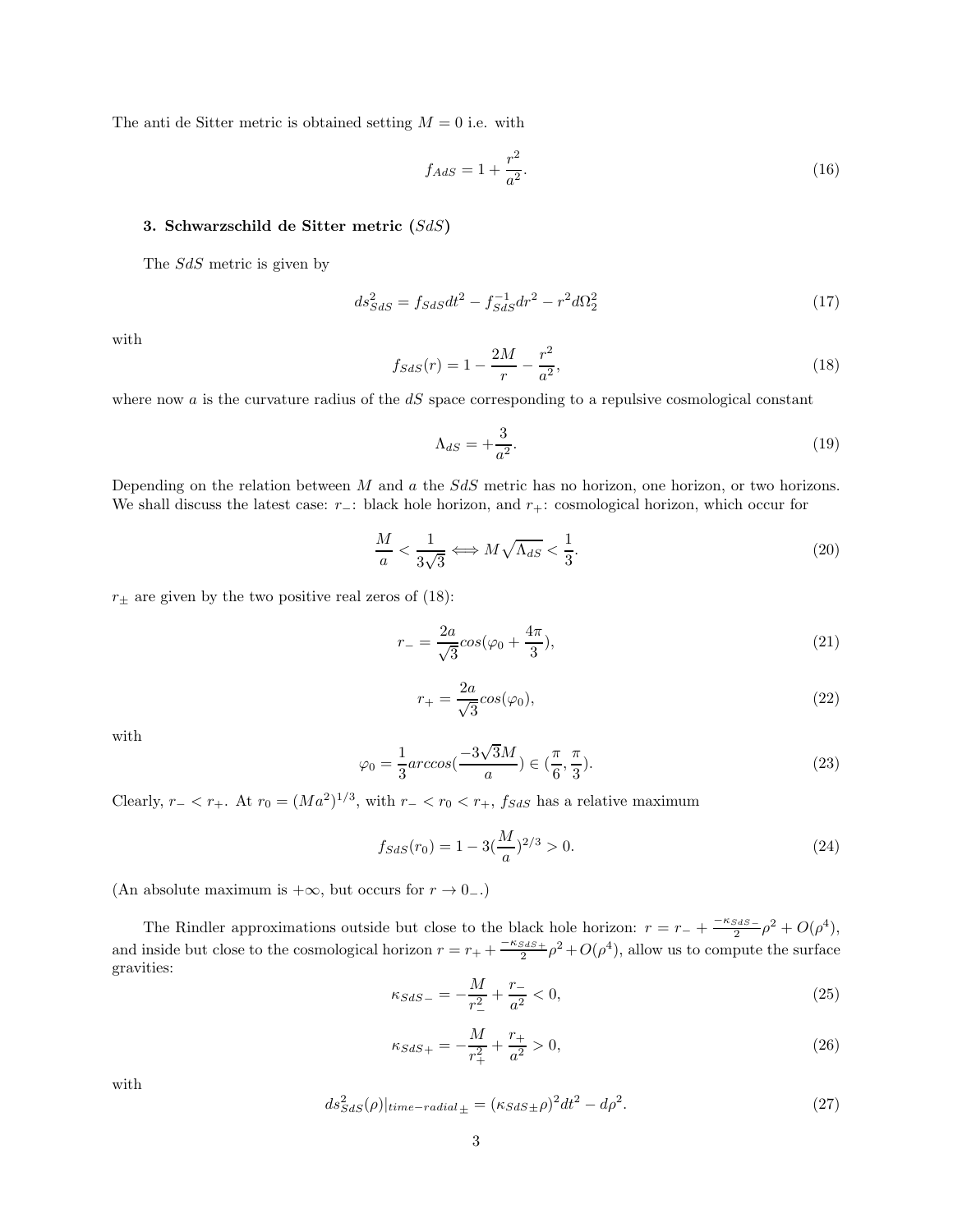The Hawking temperatures at  $r_{\pm}$  are given by

$$
T_{\pm} = \frac{|\kappa_{SdS\pm}|}{2\pi}.
$$
\n(28)

In Eddington-Finkelstein retarded coordinates,

$$
ds_{SdS}^2 = f_{SdS}du^2 + 2dudr - r^2d\Omega_2^2.
$$
\n
$$
(29)
$$

The de Sitter metric is obtained from (29) setting  $M = 0$ , i.e. replacing  $f_{SdS}$  by

$$
f_{dS} = 1 - \frac{r^2}{a^2}.
$$
\n(30)

## 4. Rotating - de Sitter  $(r dS)$  and - anti de Sitter  $(rAdS)$  metrics

We can unify the treatments of both metrics if we denote  $ds_{dS}^2$  and  $ds_{AdS}^2$  by

$$
ds_{\Lambda}^2 = f_{\Lambda} du^2 + 2du dr - r^2 d\Omega_2^2 \tag{31}
$$

where

$$
f_{\Lambda} = 1 - \frac{\Lambda r^2}{3} \tag{32}
$$

with  $\Lambda = \Lambda_{dS}$  given by (19) and  $\Lambda = \Lambda_{AdS}$  given by (8). The metric corresponding to (31) is given by

$$
g_{\mu\nu\Lambda} = \begin{pmatrix} f_{\Lambda} & 1 & 0 & 0 \\ 1 & 0 & 0 & 0 \\ 0 & 0 & -r^2 & 0 \\ 0 & 0 & 0 & -r^2 \sin^2\theta \end{pmatrix}
$$
 (33)

with inverse

$$
g_{\Lambda}^{\mu\nu} = \begin{pmatrix} 0 & 1 & 0 & 0 \\ 1 & -f_{\Lambda} & 0 & 0 \\ 0 & 0 & -r^{-2} & 0 \\ 0 & 0 & 0 & -r^{-2}sin^{-2}\theta \end{pmatrix}.
$$
 (34)

It is easily verified that the inverse metric defined by

$$
\tilde{g}^{\mu\nu} = (l^{\mu}n^{\nu} + l^{\nu}n^{\mu}) - (m^{\mu}\bar{m}^{\nu} + m^{\nu}\bar{m}^{\mu}),
$$
\n(35)

where  $(l, n, m, \bar{m})$  is the null tetrad given by

$$
l^{\mu} = (0, 1, 0, 0), \; n^{\mu} = (1, -\frac{f_{\Lambda}}{2}, 0, 0), \; m^{\mu} = \frac{1}{\sqrt{2}r}(0, 0, 1, \frac{i}{\sin\theta}), \; \bar{m}^{\mu} = \frac{1}{\sqrt{2}r}(0, 0, 1, -\frac{i}{\sin\theta}), \qquad (36)
$$

with scalar products (with respect to  $g_{\mu\nu\Lambda}$ )

$$
\begin{array}{ccccccccc}\n & l & n & m & \bar{m} \\
l & 0 & 1 & 0 & 0 \\
n & 1 & 0 & 0 & 0 \\
m & 0 & 0 & 0 & -1 \\
\bar{m} & 0 & 0 & -1 & 0\n\end{array}
$$
\n(37)

reproduces  $g^{\mu\nu}_{\Lambda}$  i.e.

$$
\tilde{g}^{\mu\nu} = g^{\mu\nu}_{\Lambda}.\tag{38}
$$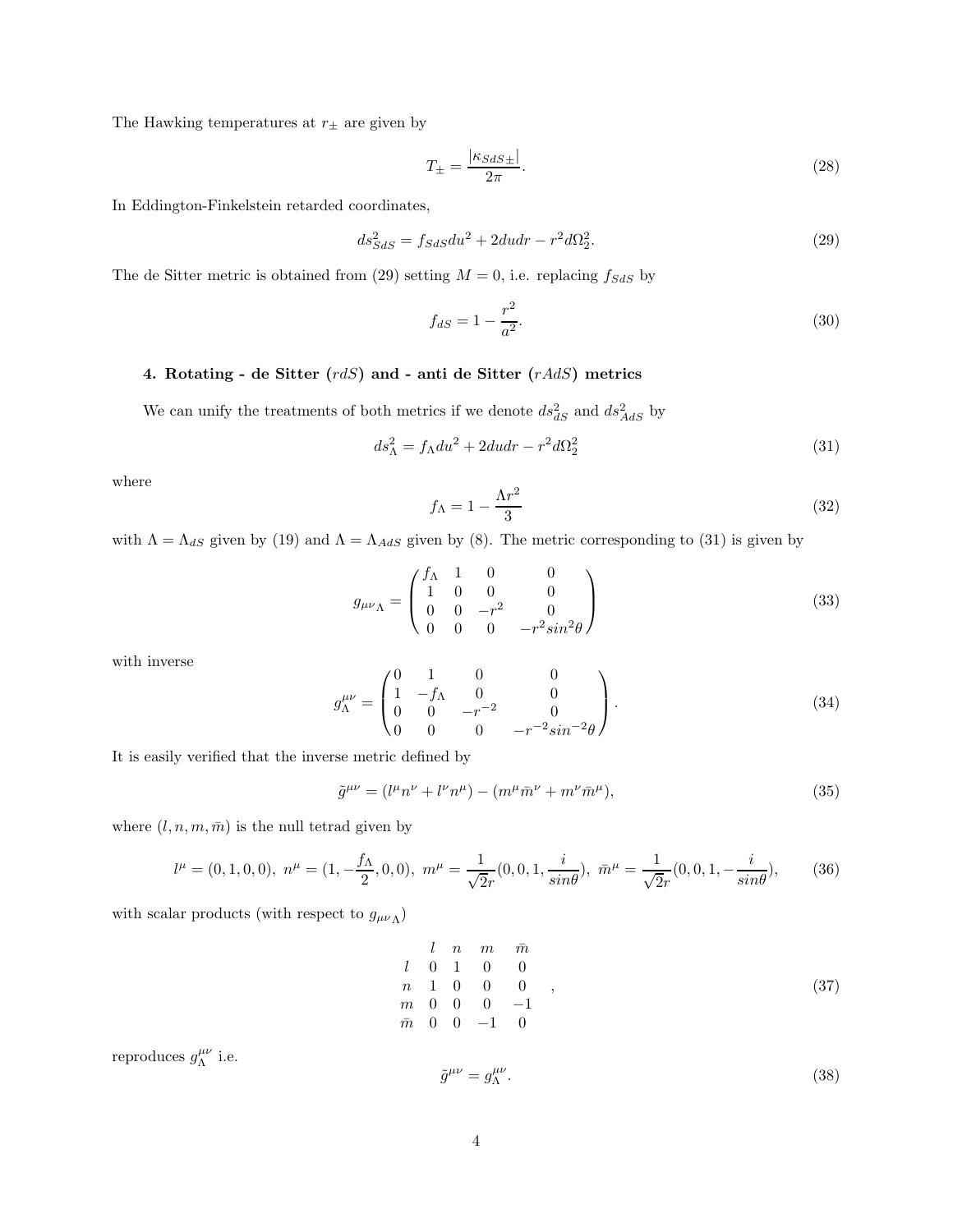The complexification given by (1), together with

$$
\mathbb{R} \ni u \longrightarrow \mathbb{C} \ni u = u' + ibcos\theta', \ u' \in (-\infty, +\infty), \tag{39}
$$

 $\varphi' = \varphi$ , and the prescriptions (4) and (5), lead to the transformed tetrad

$$
l^{\prime \mu} = \delta^{\mu}_{r^{\prime}} = (0, 1, 0, 0), \ n^{\prime \mu} = \delta^{\mu}_{u^{\prime}} - \frac{1}{2} f_{r\Lambda} \delta^{\mu}_{r^{\prime}} = (1, -\frac{1}{2} f_{r\Lambda}, 0, 0),
$$

$$
m^{\prime \mu} = \frac{1}{\sqrt{2} (r^{\prime} + ibcos\theta^{\prime})} ((\delta^{\mu}_{u^{\prime}} - \delta^{\mu}_{r^{\prime}}) ibsin\theta^{\prime} + \delta^{\mu}_{\theta^{\prime}} + \delta^{\mu}_{\varphi^{\prime}} \frac{i}{sin\theta^{\prime}}) = \frac{1}{\sqrt{2} (r^{\prime} + ibcos\theta^{\prime})} (ibsin\theta^{\prime}, -ibsin\theta^{\prime}, 1, \frac{i}{sin\theta^{\prime}}),
$$

$$
\bar{m}^{\prime \mu} = \bar{m^{\prime}}^{\mu}, \tag{40}
$$

with

$$
f_{r\Lambda} = 1 - \frac{\Lambda r^{\prime 4}}{3\Sigma},\tag{41}
$$

$$
\Sigma = r'^2 + b^2 \cos^2 \theta',\tag{42}
$$

and inverse metric

$$
\tilde{g}^{\prime\mu\nu} = g_{\Lambda}^{\prime\mu\nu} \equiv g_{r\Lambda}^{\mu\nu} = (l^{\prime\mu}n^{\prime\nu} + l^{\prime\nu}n^{\prime\mu}) - (m^{\prime\mu}\bar{m}^{\prime\nu} + m^{\prime\nu}\bar{m}^{\prime\mu}))
$$
\n
$$
= \begin{pmatrix}\n-\frac{b^2\sin^2\theta}{\Sigma} & \frac{r^{\prime 2} + b^2}{\Sigma} & 0 & -\frac{b}{\Sigma} \\
& -\frac{r^{\prime 2} + b^2 - \Lambda r^{\prime 4}/3}{\Sigma} & 0 & \frac{b}{\Sigma} \\
& \cdot & -\frac{1}{\Sigma} & 0 \\
& & \cdot & -\frac{1}{\Sigma\sin^2\theta}\n\end{pmatrix}.
$$
\n(43)

Its inverse gives the  $r dS$  and the  $rAdS$  metrics:

$$
g_{\mu\nu r\Lambda}(u',r',\theta',\varphi') = \begin{pmatrix} 1 - \frac{\Lambda r'^4}{3\Sigma} & 1 & 0 & \frac{b\Lambda sin^2\theta' r'^4}{3\Sigma} r'^4\\ 0 & 0 & -b sin^2\theta'\\ . & . & -\Sigma & 0\\ . & . & -\Sigma & 0\\ . & . & . & -\frac{sin^2\theta'}{\Sigma}A \end{pmatrix}
$$
(44)

with

$$
A = (r'^2 + b^2)^2 - b^2 \sin^2 \theta' (r'^2 + b^2 - \Lambda r'^4 / 3). \tag{45}
$$

It is interesting to observe that under the interchange  $\frac{\Lambda r'^3}{3} \leftrightarrow 2M$ , the Kerr and the r $\Lambda$  metrics go into each other [5] i.e.

$$
g_{\mu\nu_{r\Lambda}}(u',r',\theta',\varphi') \stackrel{\frac{\Lambda r'^3}{3}}{\longleftrightarrow} g_{\mu\nu_{K}}(u',r',\theta',\varphi'),\tag{46}
$$

where  $g_{\mu\nu}$  is given by (49) with  $\Lambda = 0$ .

## 5. Kerr-de Sitter  $(KdS)$  and Kerr-anti de Sitter  $(KAdS)$  metrics

The same complexification and change of coordinates and tetrads used in section 4., produce the change

$$
f_{S\Lambda} = 1 - \frac{2M}{r} - \frac{\Lambda r^2}{3} \longrightarrow f_{K\Lambda} = 1 - \frac{2Mr'}{\Sigma} - \frac{\Lambda r'^4}{3\Sigma}
$$
 (47)

and the inverse Kerr-de Sitter (anti de Sitter) metrics

$$
g_{K\Lambda}^{\mu\nu}(u',r',\theta',\varphi') = \begin{pmatrix} -\frac{b^2 \sin^2 \theta}{\Sigma} & \frac{r'^2 + b^2}{\Sigma} & 0 & -\frac{b}{\Sigma} \\ \cdot & -\frac{r'^2 + b^2 - 2Mr' - \frac{\Lambda r'^4}{3}}{\Sigma} & 0 & \frac{b}{\Sigma} \\ \cdot & \cdot & \cdot & -\frac{1}{\Sigma} & 0 \\ \cdot & \cdot & \cdot & -\frac{1}{\Sigma} & 0 \\ \cdot & \cdot & \cdot & -\frac{1}{\Sigma \sin^2 \theta'} \end{pmatrix}
$$
(48)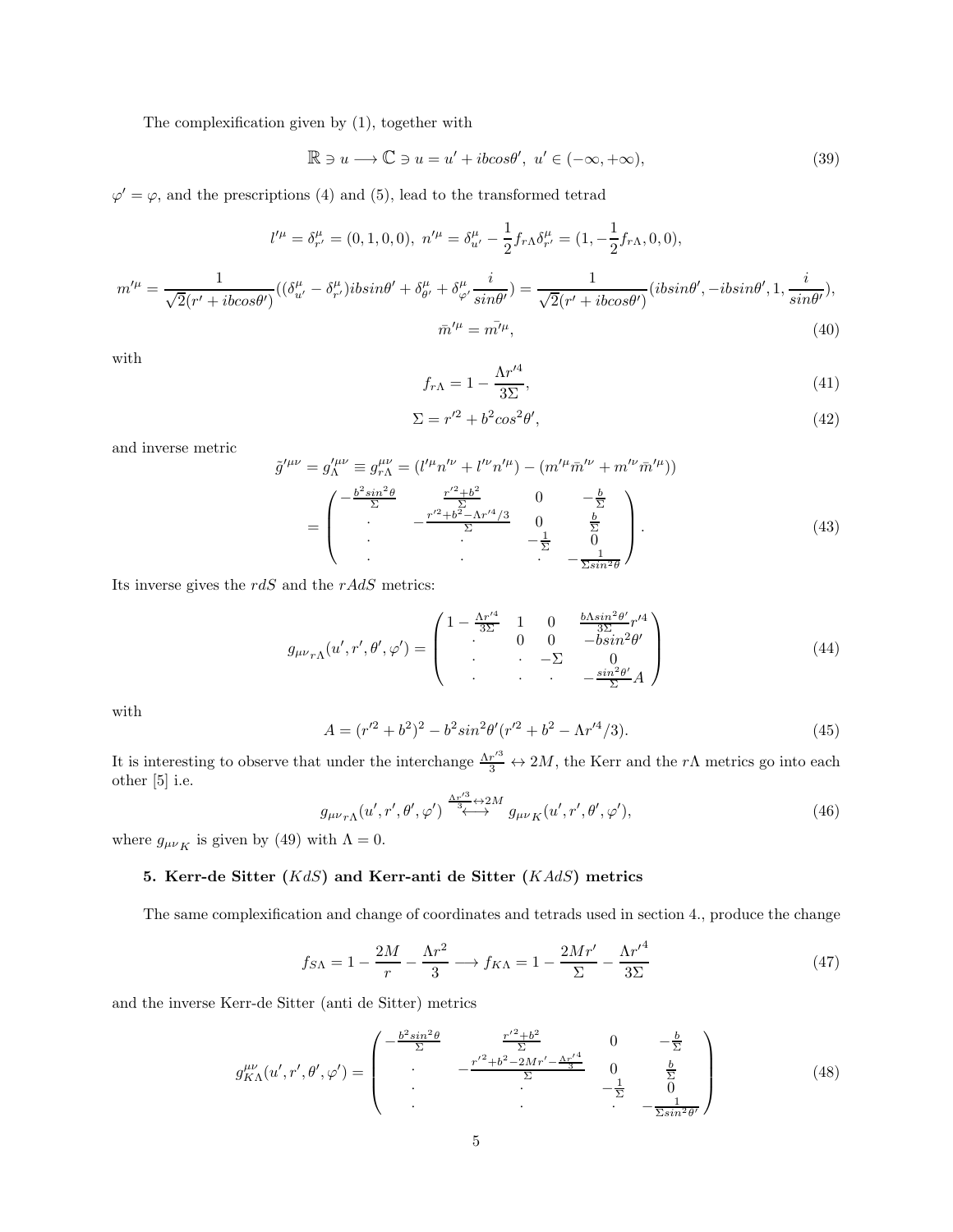with inverse

$$
g_{\mu\nu_{K\Lambda}}(u',r',\theta',\varphi') = \begin{pmatrix} 1 - \frac{2Mr' + \frac{\Lambda r'^4}{3}}{\Sigma} & 1 & 0 & \frac{bsin^2\theta'}{\Sigma}(2Mr' + \frac{\Lambda r'^4}{3}) \\ . & 0 & 0 & -bsin^2\theta \\ . & . & -\Sigma & 0 \\ . & . & . & -\frac{sin^2\theta}{\Sigma}A_K \end{pmatrix}
$$
(49)

with

$$
A_K = (r'^2 + b^2)^2 - b^2 \sin^2 \theta' (r'^2 + b^2 - 2Mr' - \frac{\Lambda r'^4}{3}).
$$
\n(50)

The inverse metric (48) is nothing but the inverse metric (43) with the addition of the term  $-2Mr'$  in the numerator of  $-g^{r'r'}$ .

# 6. Kerr-Newman-de Sitter  $(KNdS)$  and Kerr-Newman-anti de Sitter  $(KNAdS)$  metrics

## 6.1. Eddington-Finkelstein coordinates

Incorporating to  $f_{SA}$  the Reissner-Nordstrom  $(RN)$  term  $\frac{Q^2}{r'^2}$ ,  $Q^2 = g^2 + q^2$  with q: electric charge and g: magnetic Dirac charge,  $[q] = [g] = [L]$  in geometric units, defines

$$
f_{R N \Lambda} = 1 - \frac{2M}{r} + \frac{Q^2}{r^2} - \frac{\Lambda r^2}{3}.
$$
\n(51)

To simplify, take  $g = 0$ ; then the gauge potential 1-form associated to q is

$$
A = \frac{q}{r}dt = \frac{q}{r}(du + \frac{dr}{f_{RNN}}) = A_u(r)du + A_r(r)dr.
$$
\n(52)

The gauge transformation [11]  $A'_{\mu}(r) = A_{\mu}(r) + \partial_{\mu}\psi(r)$  allows us to fix  $A'_{r}(r) = 0$  with  $A'_{u}(r) = A_{u}(r) = \frac{q}{r}$ and contravariant components

$$
(A^u, A^r, A^\theta, A^\varphi) = (0, \frac{q}{r}, 0, 0) = \frac{q}{r} l^\mu.
$$
\n(53)

Then, following the same strategy as in section 5., one obtains the inverse Kerr-Newman-de Sitter (anti de Sitter) metrics

$$
g_{KN\Lambda}^{\mu\nu}(u',r',\theta',\varphi') = \begin{pmatrix} -\frac{b^2 \sin^2 \theta}{\Sigma} & \frac{r'^2 + b^2}{\Sigma} & 0 & -\frac{b}{\Sigma} \\ \cdot & -\frac{r'^2 + b^2 - 2Mr' + Q^2 - \frac{\Lambda r'^4}{3}}{\Sigma} & 0 & \frac{b}{\Sigma} \\ \cdot & \cdot & -\frac{1}{\Sigma} & 0 \\ \cdot & \cdot & -\frac{1}{\Sigma} & \frac{1}{\Sigma^{sin^2 \theta'}} \end{pmatrix}
$$
(54)

with inverse

$$
g_{\mu\nu_{KN\Lambda}}(u',r',\theta',\varphi') = \begin{pmatrix} 1 - \frac{2Mr' - Q^2 + \frac{\Lambda r'^4}{3}}{\Sigma} & 1 & 0 & \frac{bsin^2\theta'}{\Sigma}(2Mr' - Q^2 + \frac{\Lambda r'^4}{3}) \\ \cdot & 0 & 0 & -bsin^2\theta \\ \cdot & \cdot & -\Sigma & 0 \\ \cdot & \cdot & \cdot & -\Sigma & -\frac{sn^2\theta}{\Sigma}A_{KN} \end{pmatrix}
$$
(55)

with

$$
A_{KN} = (r'^2 + b^2)^2 - b^2 \sin^2 \theta' (r'^2 + b^2 - 2Mr' + Q^2 - \frac{\Lambda r'^4}{3}),
$$
\n(56)

and the gauge vector  $A'^{\mu} = \frac{qr'}{\Sigma} \delta^{\mu}_{r'}$  with covariant components  $A'_{\mu} = g_{\mu\nu}{}_{KN\Lambda}A'^{\nu} = \frac{qr'}{\Sigma}(1,0,0,-bsin^2\theta')$  i.e.

$$
A' = \frac{qr'}{\Sigma}(du' - b\sin^2\theta'd\varphi').
$$
\n(57)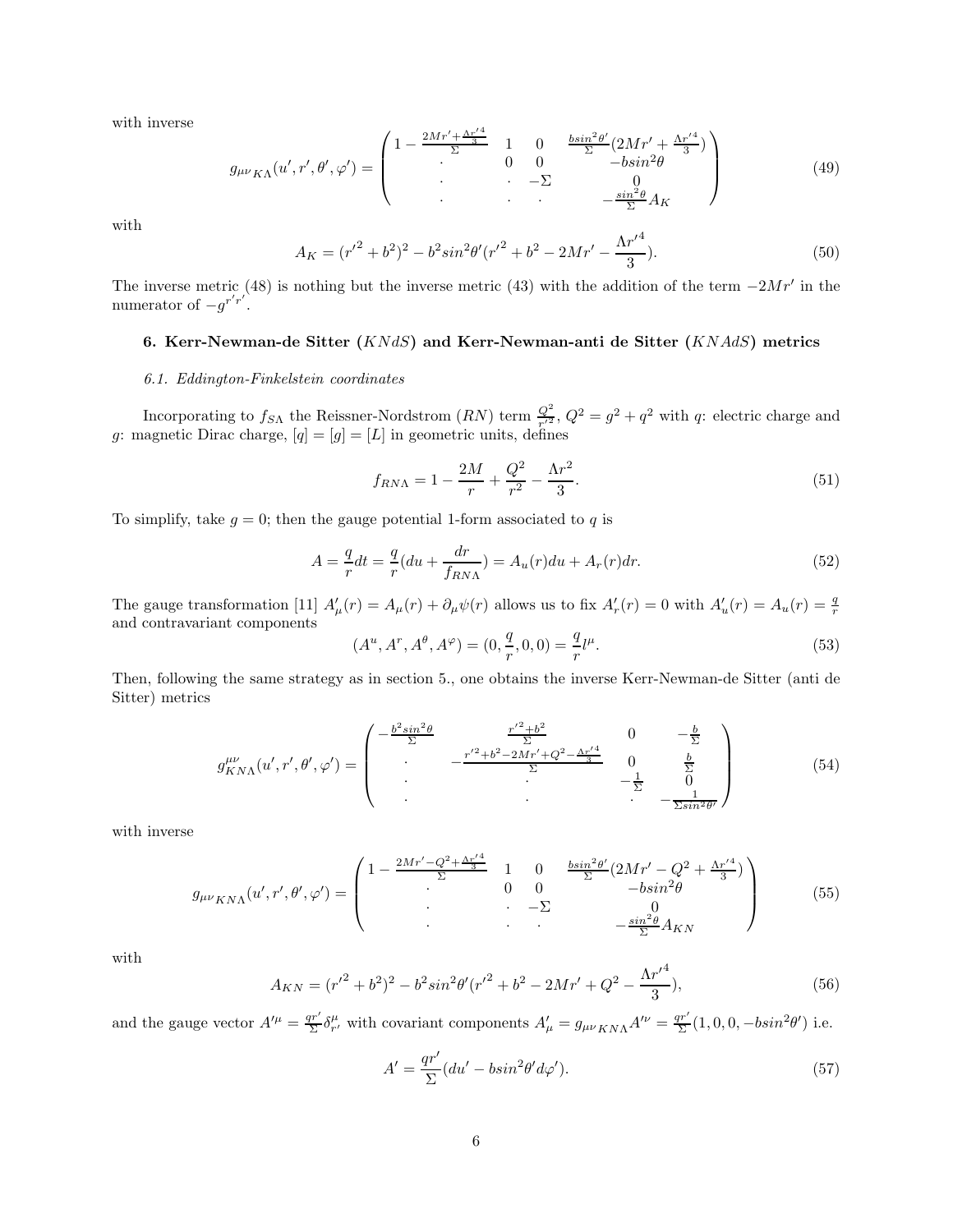### 6.2. Boyer-Lindquist (B-L) coordinates

The B-L coordinates  $(t, r, \theta, \phi)$  [10] are defined by

$$
du' = dt + xdr, \ d\varphi' = d\phi + ydr, \ r' = r, \ \theta' = \theta \tag{58}
$$

with the condition that the coefficients of  $dtdr$  and  $drd\phi$  vanish. The result is

$$
x = -\frac{r^2 + b^2}{\Delta}, \ y = -\frac{b}{\Delta}
$$

with

$$
\Delta = r^2 + b^2 - 2Mr + Q^2 - \frac{\Lambda r^4}{3},\tag{59}
$$

and the metric

$$
g_{\mu\nu K N\Lambda}(t,r,\theta,\phi) = \begin{pmatrix} \frac{\Delta - b^2 \sin^2 \theta}{\Sigma} & 0 & 0 & \frac{b \sin^2 \theta}{\Sigma} (r^2 + b^2 - \Delta) \\ \cdot & -\frac{\Sigma}{\Delta} & 0 & 0 \\ \cdot & \cdot & -\Sigma & 0 \\ \cdot & \cdot & -\frac{\sin^2 \theta}{\Sigma} ((r^2 + b^2)^2 - b^2 \sin^2 \theta \Delta) \end{pmatrix},
$$
(60)

with inverse

$$
g^{\mu\nu}{}_{KN\Lambda}(t,r,\theta,\phi) = \begin{pmatrix} \frac{r^2 + b^2 + b^2 \sin^2 \theta \frac{(2Mr - Q^2 + \Delta x^4)}{2}}{\Delta} & 0 & 0 & \frac{b(2Mr - Q^2 + \Delta x^4)}{\Sigma \Delta} \\ . & -\frac{\Delta}{\Sigma} & 0 & 0 \\ . & . & -\frac{1}{\Sigma} & 0 \\ . & . & -\frac{\Delta - b^2 \sin^2 \theta}{\Sigma \Delta \sin^2 \theta} \end{pmatrix} . \tag{61}
$$

From these expressions, following the lines of the diagram (62) below, one obtains the  $B - L$  form of the metrics for the indicated spaces:

$$
rQ(A)dS
$$
  
\n
$$
M = 0 \nwarrow
$$
  
\n
$$
RN \stackrel{b=0}{\longleftrightarrow} KN(A)dS
$$
  
\n
$$
Q^2 = 0 \swarrow
$$
  
\n
$$
K(A)dS
$$
  
\n
$$
M = 0 \downarrow
$$
  
\n
$$
r(A)dS
$$
  
\n
$$
b=0
$$
  
\n
$$
SN(A)dS
$$
  
\n
$$
\stackrel{b=0}{\longrightarrow} SN(A)dS
$$
  
\n
$$
\stackrel{b=0}{\longrightarrow} S(A)dS \stackrel{M=0}{\longrightarrow} Mink
$$
  
\n
$$
r(A)dS
$$
  
\n(62)

where  $rQ(A)dS$  is a rotating charged anti de Sitter or de Sitter cosmological universe, KN is the Kerr-Newman metric, and  $Mink$  denotes Minkowski space.

In  $B - L$  coordinates, the gauge potential is given by

$$
A' = \frac{qr}{\Sigma}(dt - \frac{\Sigma}{\Delta}dr - b\sin^2\theta d\phi).
$$
\n(63)

Again, the term proportional to dr can be set equal to zero through a gauge transformation since  $A'_r =$  $-\frac{qr}{\Delta(r)} = A'_r(r)$ , and one ends with the usual form

$$
A' = \frac{qr}{\Sigma}(dt - b\sin^2\theta d\phi).
$$
 (64)

For the electromagnetic (electric) field tensor one has: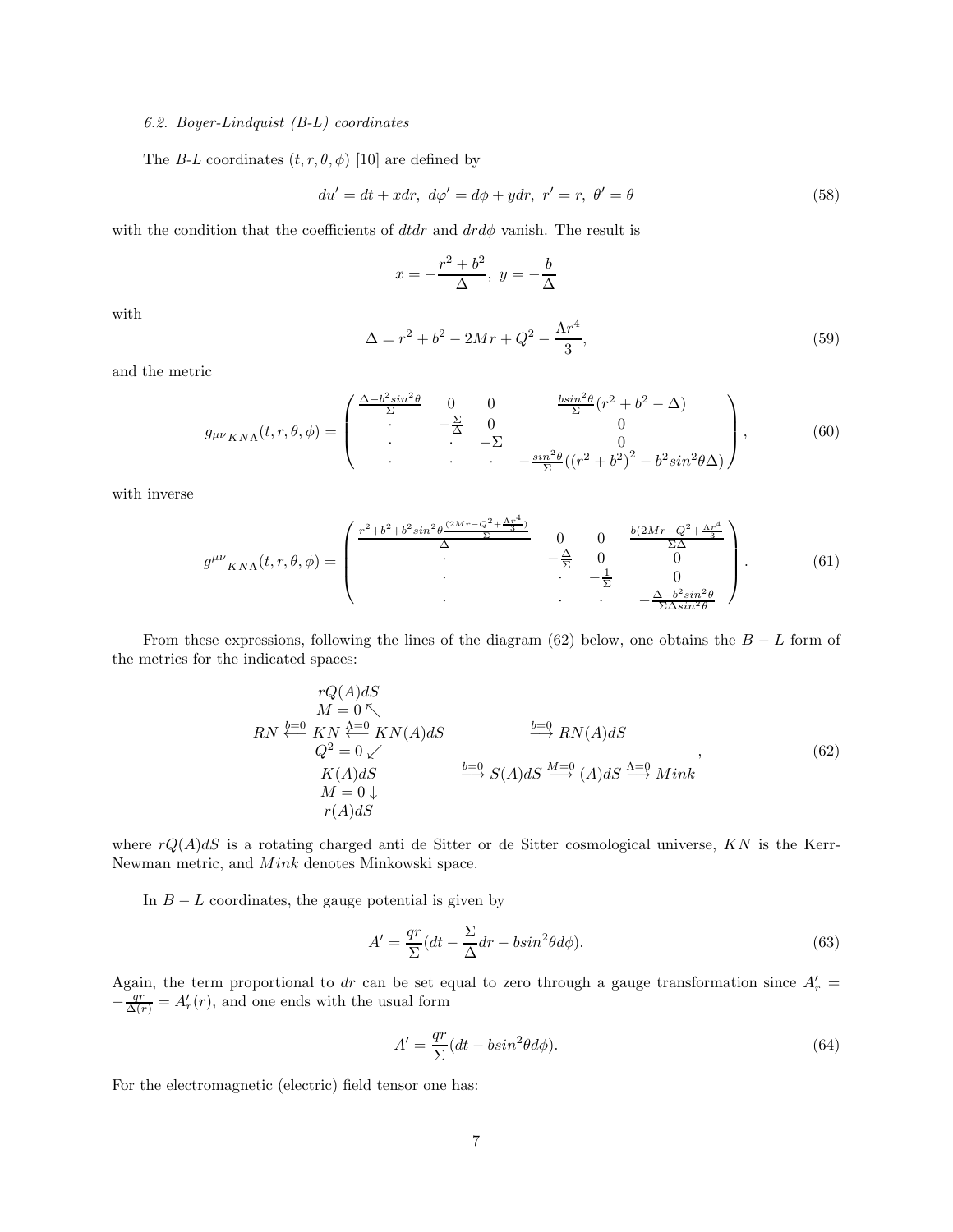Covariant components:

$$
F_{\mu\nu} = D_{\mu}A_{\nu} - D_{\nu}A_{\mu} = \partial_{\mu}A_{\nu} - \partial_{\nu}A_{\mu} = \begin{pmatrix} 0 & F_{tr} & F_{t\theta} & 0 \\ -F_{tr} & 0 & 0 & F_{r\phi} \\ -F_{t\theta} & 0 & 0 & F_{\theta\phi} \\ 0 & -F_{r\phi} & -F_{\theta\phi} & 0 \end{pmatrix},
$$
(65)

with

$$
F_{tr} = q \frac{2r^2 - \Sigma}{\Sigma^2}, \ F_{t\theta} = -\frac{qb^2 r \sin(2\theta)}{\Sigma^2}, \ F_{r\phi} = b \sin^2 \theta F_{tr}, \ F_{\theta\phi} = -\frac{qbr \sin(2\theta)(r^2 + b^2)}{\Sigma^2},
$$

$$
[F_{tr}] = [L]^{-1}, \ [F_{t\theta}] = [L]^0, \ [F_{\theta\phi}] = [L]^1, \ [F_{r\phi}] = [L]^0;
$$
(66)

Contravariant components:

$$
F^{\mu\nu} = g^{\mu\rho}{}_{KN\Lambda}g^{\nu\sigma}{}_{KN\Lambda}F_{\rho\sigma} = \begin{pmatrix} 0 & F^{tr} & F^{t\theta} & 0 \\ -F^{tr} & 0 & 0 & F^{r\phi} \\ -F^{t\theta} & 0 & 0 & F^{\theta\phi} \\ 0 & -F^{r\phi} & -F^{\theta\phi} & 0 \end{pmatrix},
$$
(67)

with

$$
F^{tr} = -\frac{q(2r^2 - \Sigma)(r^2 + b^2)}{\Sigma^3}, \ F^{t\theta} = \frac{qb^2 r \sin(2\theta)}{\Sigma^3}, \ F^{r\phi} = \frac{qb(2r^2 - \Sigma)}{\Sigma^3}, \ F^{\theta\phi} = -\frac{qbr \sin(2\theta)}{\Sigma^3 \sin^2\theta},
$$

$$
[F^{tr}] = [L]^{-1}, \ [F^{t\theta}] = [L]^{-2}, \ [F^{r\phi}] = [L]^{-2}, \ [F^{\theta\phi}] = [L]^{-3};
$$
(68)

Mixed components:

$$
F^{\mu}{}_{\nu} = g^{\mu\rho}{}_{KN\Lambda}F_{\rho\nu} = \begin{pmatrix} 0 & F^{t}{}_{r} & F^{t}{}_{\theta} & 0 \\ F^{r}{}_{t} & 0 & 0 & F^{r}{}_{\phi} \\ F^{{\theta}{}_{t} & 0 & 0 & F^{\theta}{}_{\phi} \\ 0 & F^{\phi}{}_{r} & F^{\phi}{}_{\theta} & 0 \end{pmatrix},
$$
(69)

with

$$
F^{t}{}_{r} = g^{tt}F_{tr} + g^{t\phi}F_{\phi r} = \frac{q(2r^{2} - \Sigma)(r^{2} + b^{2})}{\Sigma^{2}\Delta}, \ [F^{t}{}_{r}] = [L]^{-1}, \tag{70}
$$

$$
F^{t}{}_{\theta} = g^{tt}F_{t\theta} + g^{t\phi}F_{\phi\theta} = -\frac{q b^{2} r \sin(2\theta)}{\Sigma^{2}}, \ [F^{t}{}_{\theta}] = [L]^{0}, \tag{71}
$$

$$
F^{r}{}_{t} = g^{rr}F_{rt} = \frac{q\Delta(2r^{2} - \Sigma)}{\Sigma^{3}}, \ [F^{r}{}_{t}] = [L]^{-1}, \tag{72}
$$

$$
F^{\theta}{}_{t} = g^{\theta\theta}F_{\theta t} = -\frac{q b^{2} r \sin(2\theta)}{\Sigma^{3}}, \ [F^{\theta}{}_{t}] = [L]^{-2}, \tag{73}
$$

$$
F^{r}{}_{\phi} = g^{rr}F_{r\phi} = -\frac{qb\Delta sin^{2}\theta(2r^{2} - \Sigma)}{\Sigma^{3}}, \ [F^{r}{}_{\phi}] = [L]^{0}, \tag{74}
$$

$$
F^{\phi}{}_{r} = g^{\phi t} F_{tr} + g^{\phi \phi} F_{\phi r} = \frac{q b (2r^{2} - \Sigma)}{\Sigma^{2} \Delta}, \ [F^{\phi}{}_{r}] = [L]^{-2}, \tag{75}
$$

$$
F^{\theta}{}_{\phi} = g^{\theta\theta} F_{\theta\phi} = \frac{qbr\sin(2\theta)(r^2 + b^2)}{\Sigma^3}, \ [F^{\theta}{}_{\phi}] = [L]^{-1}, \tag{76}
$$

$$
F^{\phi}{}_{\theta} = g^{\phi t} F_{t\theta} + g^{\phi\phi} F_{\phi\theta} = -\frac{qbr\sin(2\theta)}{\Sigma^2 \sin^2 \theta}, \ [F^{\phi}{}_{\theta}] = [L]^{-1}.
$$
 (77)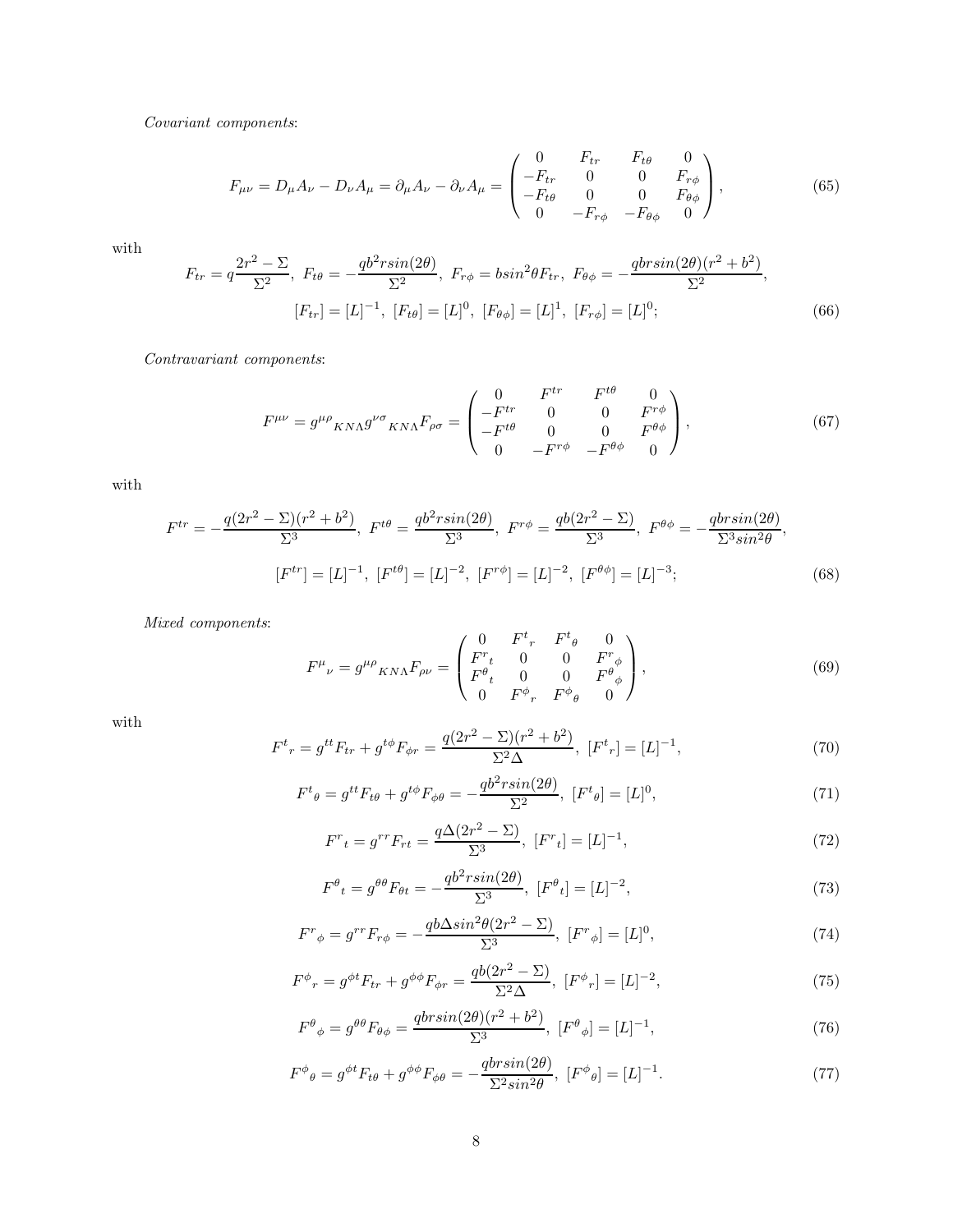These expressions allow us to compute the electromagnetic part of the energy-momentum tensor  $T_{\mu\nu}^E$ .

$$
T_{\mu\nu}^{E} = \frac{1}{4\pi} (F_{\mu\rho}F^{\rho}{}_{\nu} + \frac{1}{4}g_{\mu\nu}F_{\rho\sigma}F^{\rho\sigma}) = \begin{pmatrix} T_{tt} & 0 & 0 & T_{t\phi} \\ \cdot & T_{rr} & 0 & 0 \\ \cdot & \cdot & T_{\theta\theta} & 0 \\ \cdot & \cdot & \cdot & T_{\phi\phi} \end{pmatrix}
$$

$$
= \frac{q^{2}}{8\pi\Sigma} \begin{pmatrix} \frac{\Delta + b^{2}sin^{2}\theta}{\Sigma^{2}} & 0 & 0 & \frac{-bsin^{2}\theta}{\Sigma^{2}}A_{t\phi} \\ \cdot & \cdot & \cdot & 1 & 0 \\ \cdot & \cdot & \cdot & \cdot & A_{\phi\phi} \end{pmatrix}, \tag{78}
$$

with

$$
A_{t\phi} = r^2 + b^2 + \Delta \tag{79}
$$

and

$$
A_{\phi\phi} = \frac{\sin^2\theta}{\Sigma^2}((r^2 + b^2)^2 + b^2\Delta\sin^2\theta). \tag{80}
$$

Clearly, for  $q = 0$ ,  $T_{\mu\nu}^E = 0$  independently of the values for M, b and  $\Lambda$ , while for  $q \neq 0$ ,  $b = 0$  and  $\Lambda = 0$  one recovers the RN energy-momentum tensor.

# 7. Conclusion

A simple trick (eq.(2)) which unifies the usual treatment of the  $r^{-1}$  and  $r^{-2}$  terms after complexification of the radial coordinate  $r$  in the Newman-Janis approach to the Kerr and Kerr-Newman metrics, allows us to consider under the same scheme terms proportional to  $r^2$  appearing in the de Sitter  $(dS)$  and anti de Sitter  $(AdS)$  cases (cf. ref. [11], eq.(2.6c)). In particular, for the massive rotating cosmological cases  $(K(A)dS)$ and  $KN(A)dS$  our solution, eq.(55), (or (49) for  $Q^2 = 0$ ), coincides with that of Ibohal [6], eq.(6.41), but, as is the case of this author, is different from those of Carter [12], Gibbons and Hawking [13], Mallett [14], Koberlein [15], and others. Some details of the calculations and a complete study of the geometry associated with the metric (60), like Kruskal coordinates, Penrose diagram, horizons, ergospheres, etc., and the complete energy-momentum tensor, will be published elsewhere.

#### Acknowledgment

This work was partially supported by the project PAPIIT IN105413, DGAPA-UNAM, México.

# References

- [1] Newman, E.T. and Janis, A.I. (1965). Journal of Mathematical Physics 6, 915-917.
- [2] Drake, S.P. and Szekeres, P. (2000). General relativity and Gravitation 32, 445-457.
- [3] Akcay, S. and Matzner, R. (2011). Classical and Quantum Gravity 28, 085012.
- [4] Peng, Z. (2009). DAMPT, Center for Mathematical Physics, Cambridge.
- [5] Azreg-Ainou, M. (2014). Physics Letters B 730, 95-98.
- [6] Ibohal, N. (2005). General Relativity and Gravitation 37, 19-51.
- [7] Socolovsky, M. (2014). Annales de la Fondation Louis de Broglie 39, 1-49.
- [8] Deser, S. and Levin, O. (1999). Physical Review D 59, 064004.